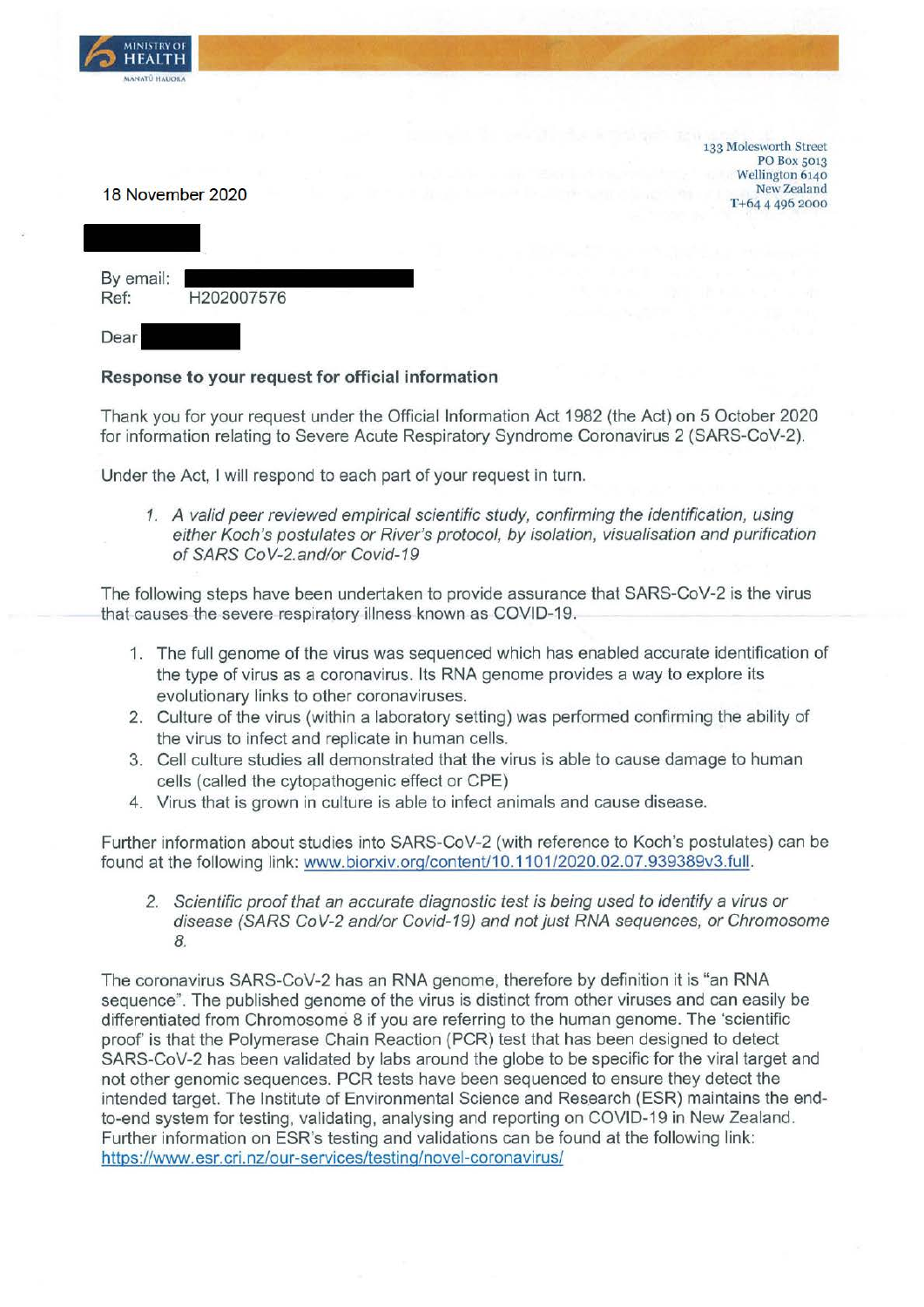3. Proof that any test in use (Covid-19) has been compared to a gold standard.

A 'gold standard' test is used in a laboratory setting to identify the best available test at the time. It is important to recognise that there is no perfect test. Each test will have been explored for its sensitivity and specificity.

In relation to COVID-19, the RT-qPCR test for viral RNA is considered as 'gold standard'. This test has been validated by several means including as a purified virus. However, the most definitive comparison is when PCR's are sequenced as they are mapped to the SARS-CoV-2 viral genome. This mapping is definitive proof that the test is picking up the target SARS-CoV-2 and no other samples.

Further information relating to SARS-CoV-2 and Koch's postulates is attached to this letter as Appendix One.

I trust this information fulfils your request. Under section 28(3) of the Act you have the right to ask the Ombudsman to review any decisions made under this request.

Please note that this response, with your personal details removed, may be published on the Ministry's website.

Yours sincerely<br>  $\overbrace{p \ p}$ 

Rebecca Drew **Group Manager, COVID-19 Science and Insights COVID-19 Health System Response**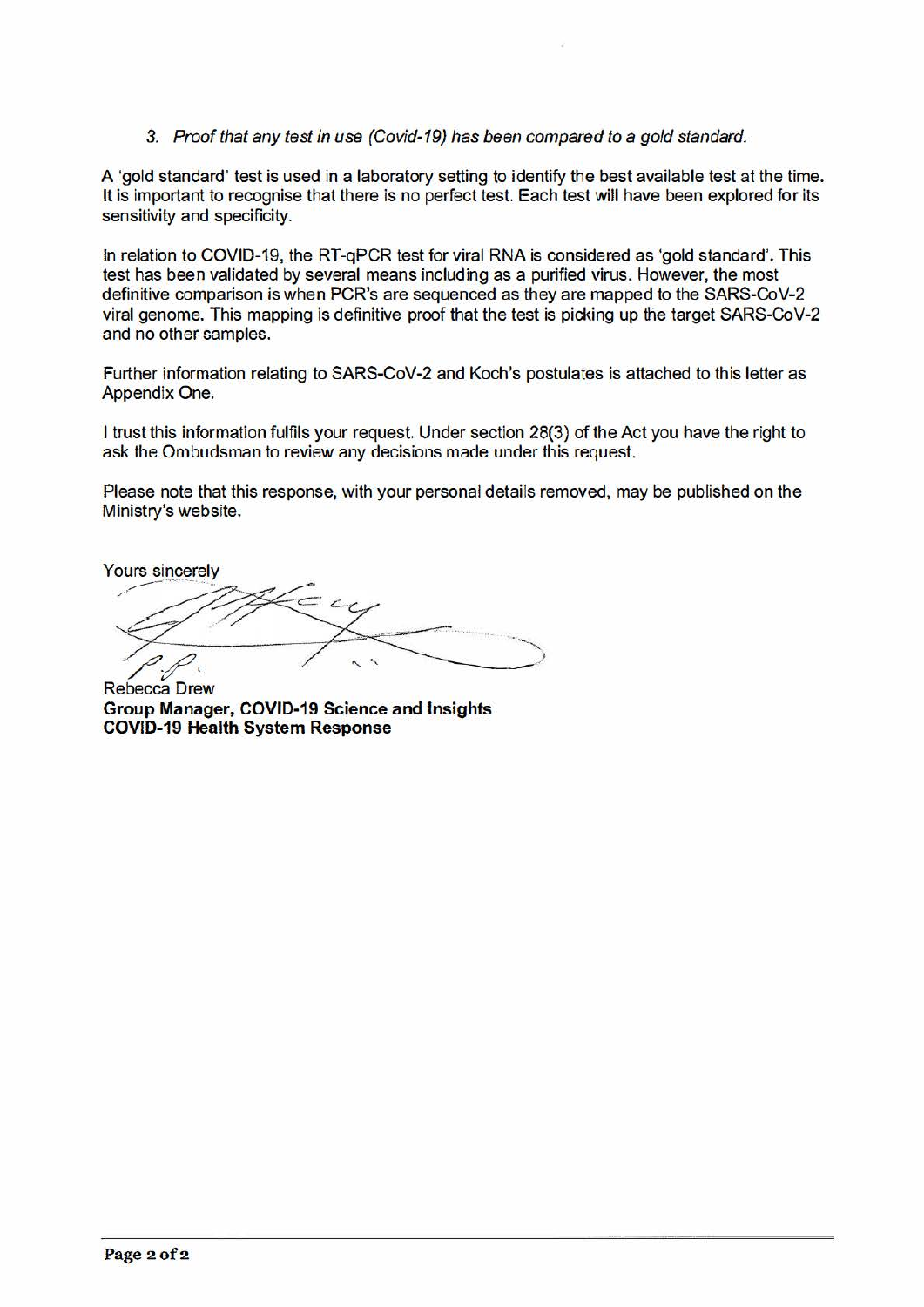## **SARS-CoV-2 is the virus that causes COVID-19**

The science behind the association of a specific microorganism with a specific disease has evolved considerably since Koch's postulates were published. Changes to the concept of infectious diseases, the role that host immunity plays in the development of symptomatology, and the revolution in laboratory testing and genome sequencing have replaced the requirement for infectious agents to cause disease in healthy humans in order to prove causation. Taken together, there is an overwhelming body of evidence (including satisfying Koch's postulates) that the disease known as COVID-19 is caused by the SARS-CoV-2 virus.

# **The relationship between SARS-CoV-2 and COVID-19**

In late 2019 a cluster of cases of severe pneumonia in Wuhan, China, was identified through a local severe illness reporting system which was set up after the SARS outbreak. On 31 December the WHO China country office was informed of the cases and on 3 January 2020, 44 cases of pneumonia of unknown cause were reported of whom 11 were very ill. At that time the infectious agent had not been identified. Respiratory samples from the symptomatic individuals were tested and a corona virus, similar to SARS-CoV was identified in all the patients. The virus was named SARS-CoV-2. The following steps have been undertaken to provide assurance that SARS-CoV-2 is the virus that causes the severe respiratory illness known as COVID-19. Appendix One<br>
Signic Correct Debit and Correct Correct Correct Correct Correct Correct Correct Correct Correct Correct Correct Correct Correct Correct Correct Correct Correct Correct Correct Correct Correct Correct Correct

The full genome of the virus was sequenced which has enabled accurate identification of the type of virus as a coronavirus. Its RNA genome provides a way to explore its evolutionary links to other coronaviruses.

- Culture of the virus (within a laboratory setting) was performed confirming the ability of the virus to infect and replicate in human cells.
- Cell culture studies all demonstrated that the virus is able to cause damage to human cells (called the cytopathogenic effect or CPE).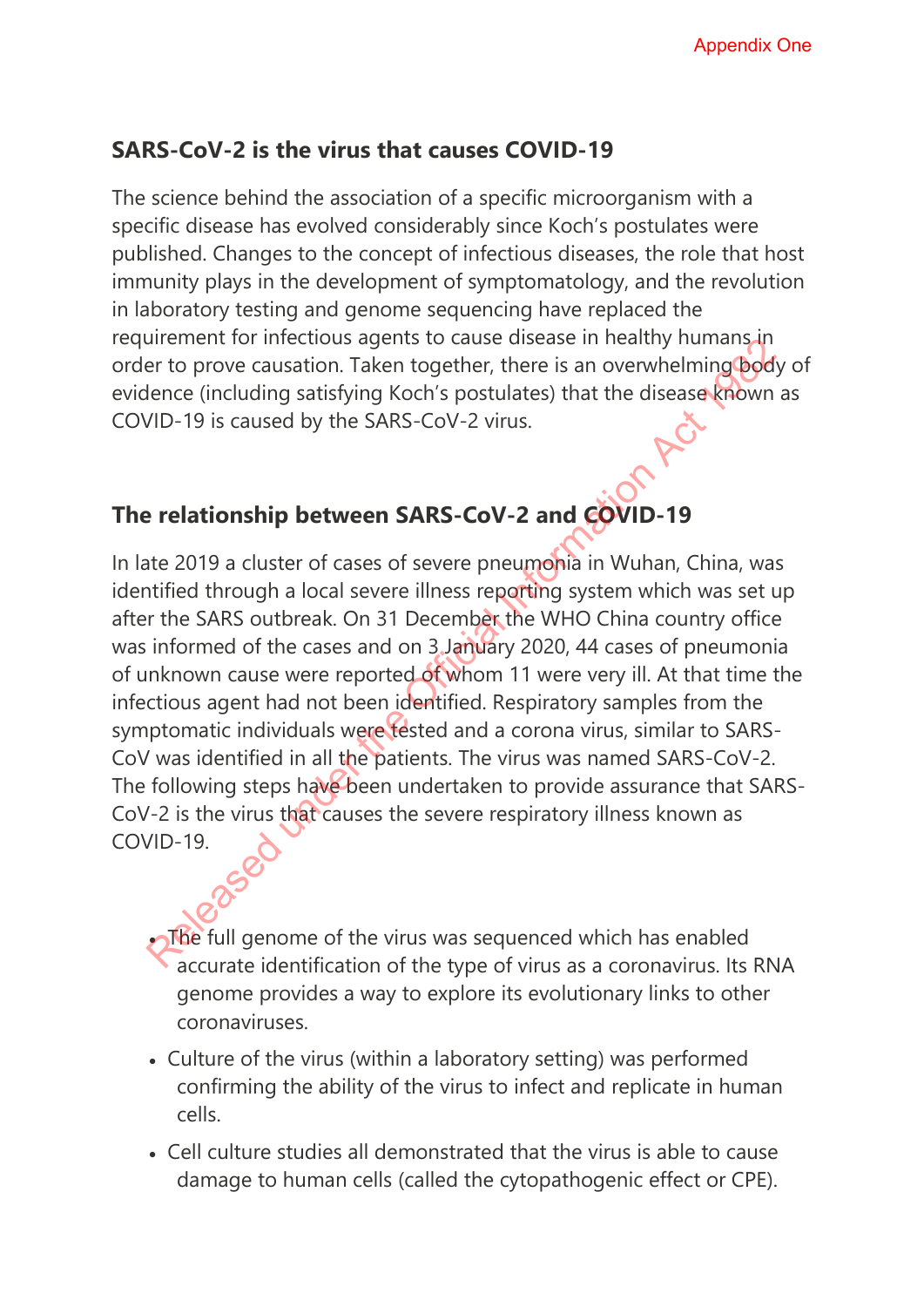• Virus that is grown in culture is able to infect animals and cause disease.

### **Koch's Postulates**

Approximately 200 years ago, a German physician named Robert Koch proposed that four conditions were required to demonstrate the causal relationship between a particular microorganism and disease.

These became known as Koch's postulates, which are as follows:

- 1. The microorganism must be found in diseased but not healthy individuals;
- 2. The microorganism must be cultured from the diseased individual;
- 3. Inoculation of a healthy individual with the cultured microorganism must recapitulated the disease; and finally
- 4. The microorganism must be re-isolated from the inoculated, diseased individual and matched to the original microorganism.

These criteria were further updated in 1937 by Rivers for viral diseases to allow for the fact that viruses are unable to survive without a host [1].

1. Regarding the first postulate, the concept of an infectious agent has markedly changed over the last 100+ years. In particular it is increasingly recognised that different individuals will have different responses to a particular micro-organism. While some people develop a life threating illness, others will remain without symptoms from a given illness. Koch himself recognised that there were asymptomatic cases of cholera. The risk of becoming ill from a particular microorganism then becomes a matter of probabilities, not an "all or none" phenomenon, as originally implied in Koch's postulates. Although not all individuals will develop symptoms of COVID-19, any individual infected with SARS-CoV-2 (asymptomatic or not) is able to pass the virus on to other individuals. **Appendix One**<br> **Release.**<br> **Release is the Official Information Act is able to infect animals and cause**<br> **Chick Sposed under the Official Information Act 1982 Apple is able to the Official Information Act 1982 Apple tha**